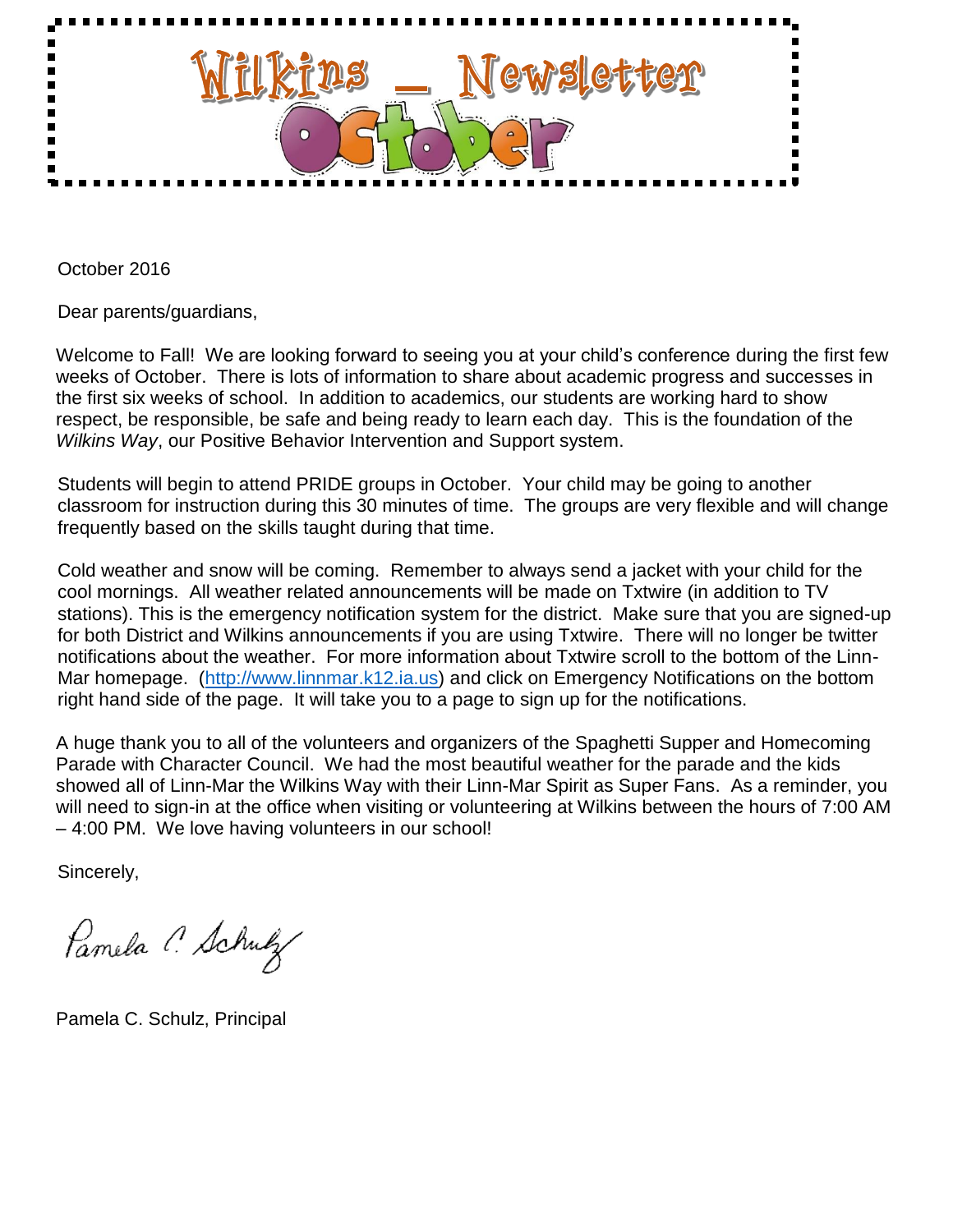# *News from Mr. Mohwinkle, Counselor*

you that help make this a smooth process. If you have questions, please contact Nick Mohwinkle at

#### October Notes from the Music Room

We will have our first grade level concert of the year presented by our 3<sup>rd</sup> graders on Thursday, October 27 at 6:30 the gym. They will be presenting the musical, Squirm. Students  $\mathcal{L} = \mathcal{L}$ need to arrive at their classrooms by 6:15. If you arrive



before 6:15, please supervise your child in the gym. Classroom teachers will be in their rooms by 6:15. There will be a 2PM dress rehearsal that day for the school. For the students who were asked to dress like their part, please bring your outfit to school so they can be dressed in character for the dress rehearsal.



## **\*Supervision:**

This is a reminder that there is NO SUPERVISION outside in the mornings until 7:40. Students will not be allowed to enter the building until 7:50 am when the first bell rings. If your student eats breakfast at school, they will be allowed in the building at 7:30 am. All other students are asked to wait outside unless they participate in band, orchestra or intramurals. The weather will be changing with cooler temperatures so please keep this in mind.

## **\*Cooler Weather:**

Please remember to send your child with a sweatshirt or jacket – the temperatures are dropping $\odot$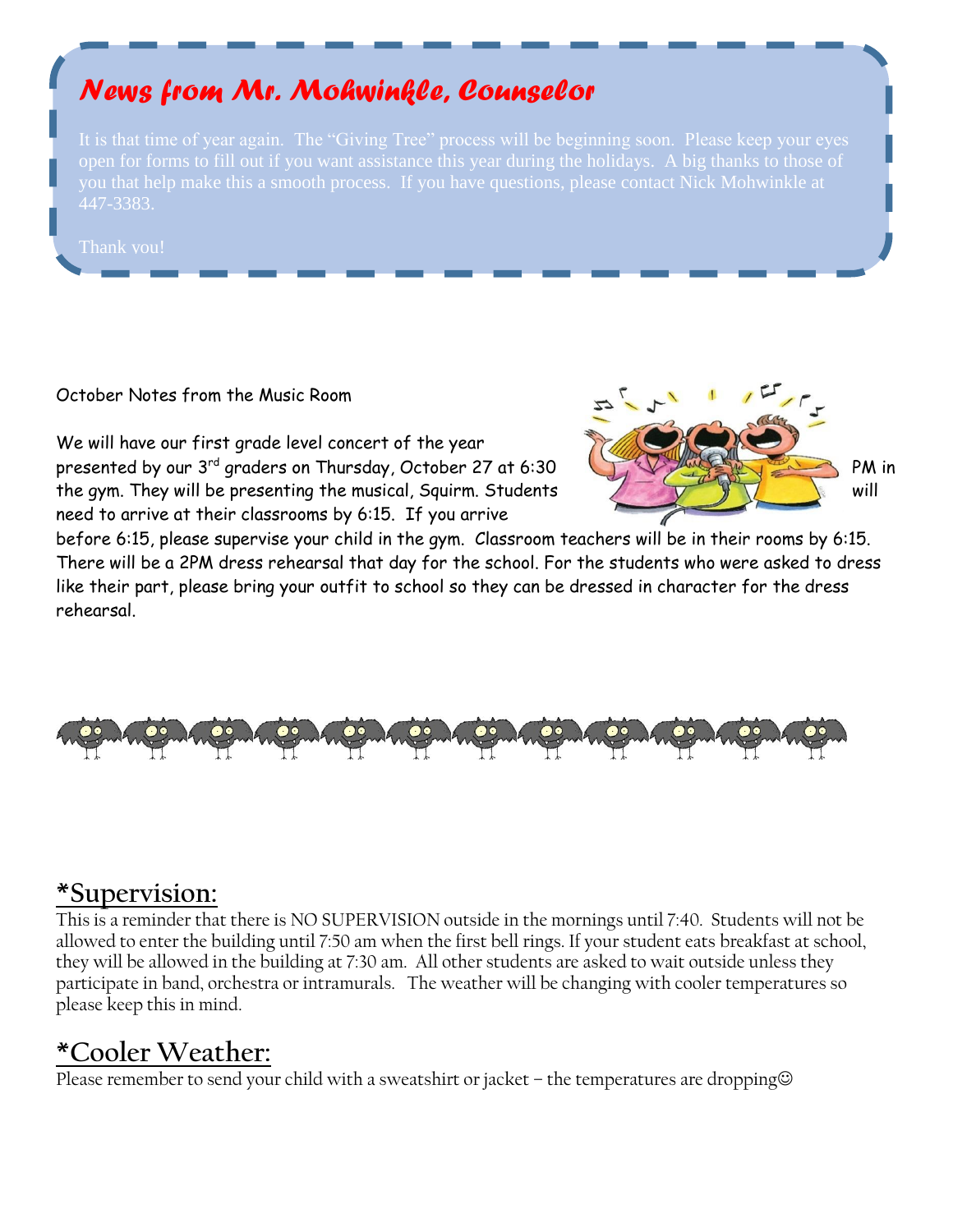# Grade Level News



#### **Kindergarten**

It is hard to believe that we have already been in school for a month. We started the month off by celebrating Grandparents Day. We had an amazing turnout and the kids were so excited for their special person to join them for crafts and our songs. Thank you to everyone that was able to join us for this special day. Math: In math we have been working on recognizing and writing our numbers 1-10. We have also been using one to one correspondence through hands on activities during our math centers. The kids have enjoyed exploring with math tubs and working on sorting by different attributes as well as patterning.

#### **1st Grade**

First grade rocks! First graders are having fun learning about earth science in our unit called Pebbles, Sand, and Silt. Journeys reading lessons are five days long with a spelling test on the fifth day. Lessons do not always begin on a Monday, so look for the parent letter and word list to signal the start of a new lesson. In Unit 2 of Everyday Math, we've been learning about math facts with a sum of ten, uses of numbers, and telling time on analog clocks. Thanks for your help with completing math homework. We will continue to send math homework several times a week. We are looking forward to meeting with parents at our upcoming conferences!

#### **2 nd Grade**

Looking ahead for second grade we see more great learning coming our way! Students will continue working on the Air & Weather unit for science with the focus shifting from air to clouds, graphing types of weather, moon phases and the difference between weather and seasons. Going right along with this is our study of landforms and basic mapping understanding including cardinal directions, absolute and relative locations in social studies. What kinds of weather and seasons do certain locations in the world experience? Unit 2 math will include addition fact fluency, doubles facts, fact families, name collections and frames and arrows. As we approach the writing Benchmark students will be working on narrative writing with practice using descriptive sentences in a true story. Our year is well underway and second graders are working hard!

#### **3rd Grade**

This is adding up to be a great year! Our second unit in Everyday Math focuses on addition and subtraction. Third graders will practice adding and subtracting both 2- and 3-digit numbers. In reading, students are enjoying our weekly stories filled with great vocabulary and spelling. On Fridays, students are assessed on the vocab and spelling words. We encourage you to promote reading at home and challenge the students to a 350 minute/month goal. This averages out to be 15 minutes a night. Please record minutes read at home on the monthly logs located in the take home folders. In writing, we will finish up Unit 1 on narrative writing and move into Unit 2 on opinion writing. In Science, we are in our 2<sup>nd</sup> Water and Climate investigation. In the next few weeks, we will learn more about water temperature, weather, seasons, climates, and creating energy with water. We look forward to sharing your child's progress at our October conferences!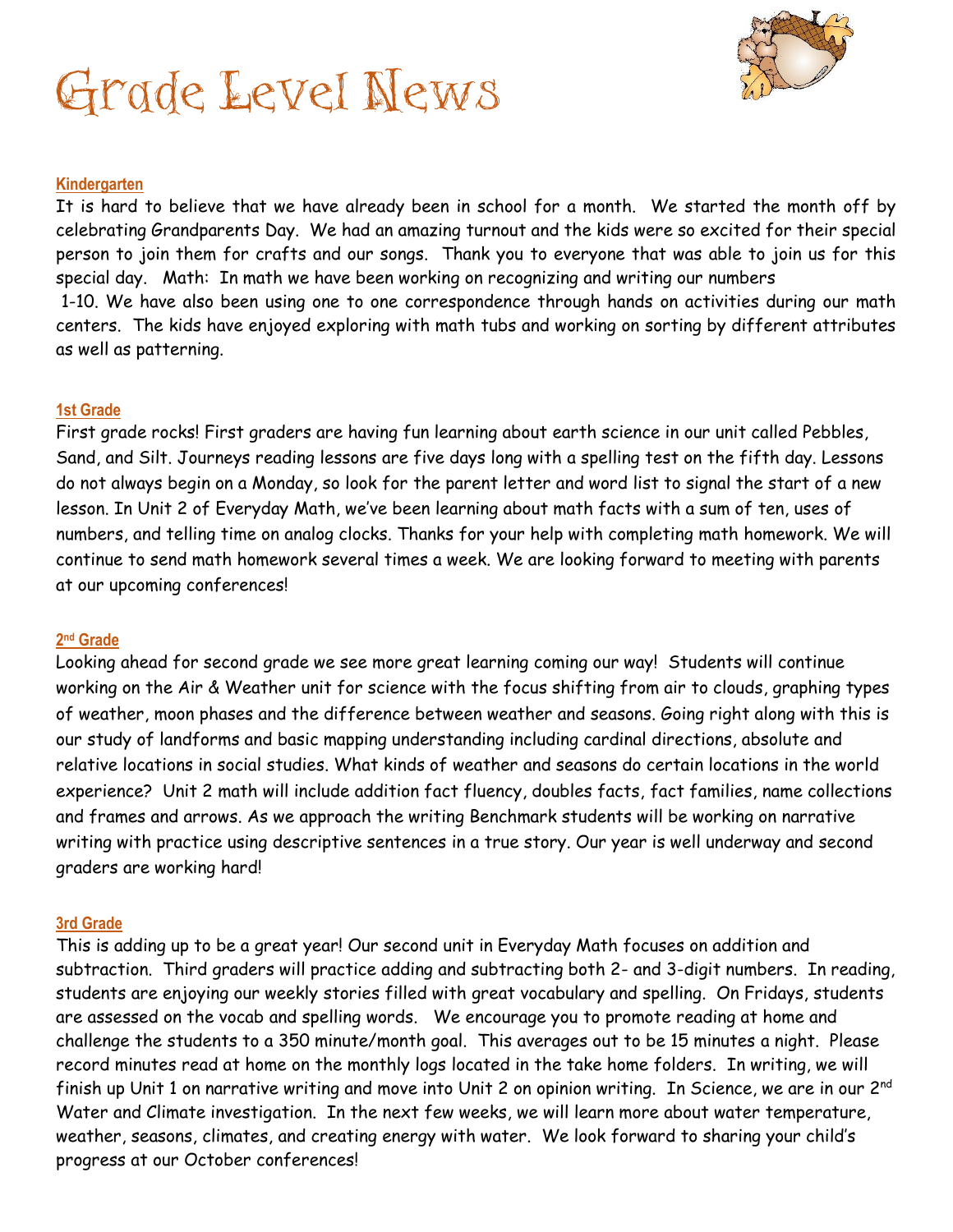#### 4th **Grade**

First of all, thank you very much for attending Open House and the Spaghetti Dinner! We recently finished taking the NWEA tests and your child's score in reading and math will be shared at conferences. In math, we just finished unit two. Students took this unit test on September 21 $^{\rm st}$ . Remember to practice your basic multiplication and division facts at home. Also, please use your Everyday Math account online! Expect to see math homework being sent home on Tuesday night and due on Thursday. We wrapped up our Iowa unit in Social Studies and will be taking our first field trip to Old Capitol in Iowa City. Students beginning to work on the Soil, Rocks and Landforms in Science. Please continue to check and sign your child's agenda every night to see daily assignments and upcoming tests and events in fourth grade. Please remember to read at home!

#### **5 th Grade**

 $\overline{1}$ 

In math, fifth graders are beginning their study of geometry, which includes exploring angle measures, using a protractor and compass, and properties of polygons. In science, students are continuing their study of Sun, Moon, and Planets or Mixtures and Solutions, depending on the class that they are in; however, all students will complete all kits by the end of the school year. In social studies, students are continuing their study of Native Americans. Students are learning about the different geographical groups and how the natural resources available to each group had an impact on the lifestyles of the people. In writing, students are finishing up narrative writing and will soon begin informative writing. Reading skills that will be taught this month include: cause and effect, characterization, author's purpose, and main idea and details. NWEA reading and math assessments have been given. Results will be shared at conferences.

## Reading Support Groups are meeting and we cannot wait to visit with parents at conferences!

We thought we would share a few favorite reading quotes...

To the parent of a young child,

"Readers are made on parents' laps."

- For the older child needing encouragement,
- "Reading a chapter book is like making a movie in your head."

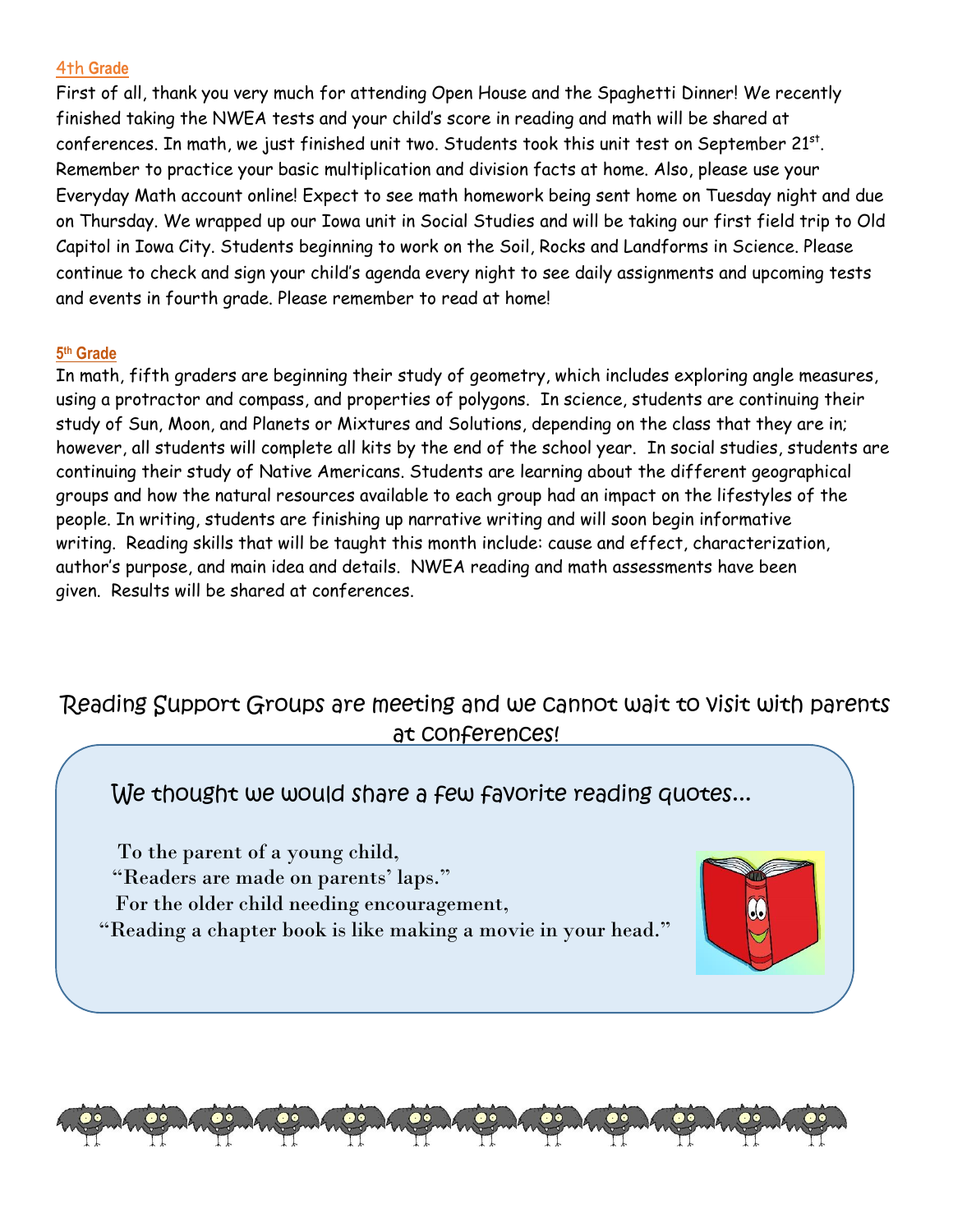## Wilkins Way!

#### WE are Safe.....WE are Respectful.....WE are Responsible.....WE are Ready

Hopefully, by now, you've heard your child mention, Wilkins Way. What exactly is this? It's our school wide positive behavior system. We are teaching our students to be respectful, responsible, ready, and safe. Teachers watch for these great behaviors in classrooms and in our common areas, such as hallways, lunch room, recess, and more! When students are "caught" following the Wilkins Way expectations, they receive a paw print. The student has two choices: turn the paw print in to their classroom envelope or save their paw prints to purchase something at the Wilkins Way Window. We have a school wide drawing each Friday where a student from each class is drawn. When a child's name is drawn, they can choose a reward such as: choosing to be a helper during art, lunch bunch with friends one day in the lunchroom, etc. After the weekly drawing, all the paw prints are put in a container in the library. When that container is full, we will have a school-wide celebration! Please encourage your child to continue following the Wilkins Way every day at school!

# A Note from the Orchestra Director





### $\sim$  Mrs. Kelly Vieth  $\sim$

The 5<sup>th</sup> Grade Orchestra members have been working very hard on reading notes and rhythms in preparation for our very first concert on **Thursday, October 27th** in the High School Auditorium beginning at 6:00 PM. All family and friends are encouraged to attend!!! Students will receive more information about our performance later this month.



### Attention All Adopt-a-Beginners….

All students who signed up for this year's Adopt-a-Beginner Program will be

finding out who their High School practice buddy will be very soon! Students accepted into the program will have the chance to meet and greet their buddy at our annual **Adopt-a-Beginner Pizza Party**, which will take place before our concert on October 27th. More details to come  $\heartsuit$ 

Keep up the hard work, orchestra students! Go Lions!!!

 $\sim$  Mrs. Vieth  $\sim$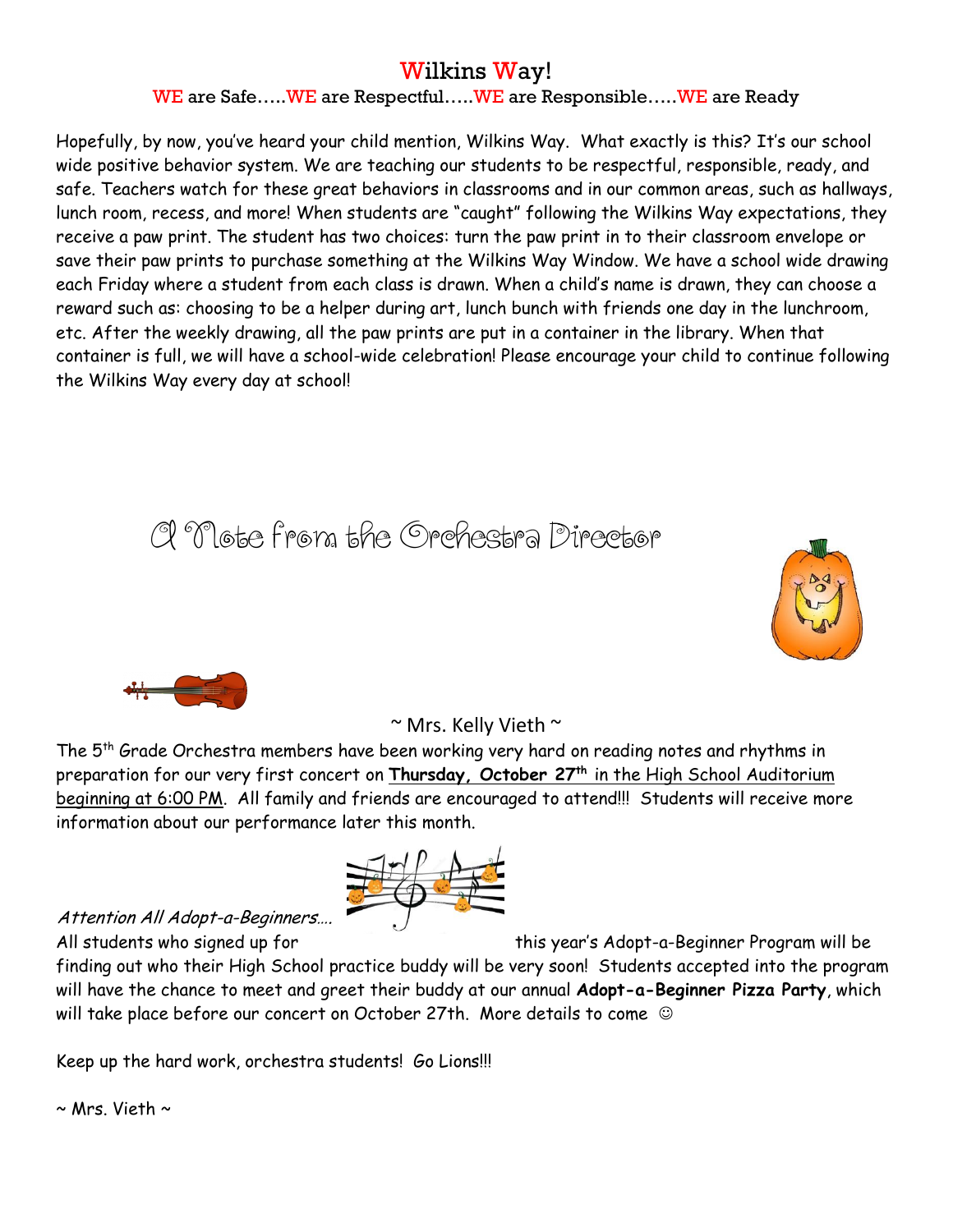# Wilkins Guidelines for Volunteering for Classroom Parties



We are grateful and appreciative to have parents/volunteers to help at our school classroom parties. We are limited to the number of volunteers we are able to have in

each classroom due to room space. Below are the guidelines and process we utilize for each of the classroom parties.

\*\*Room Parents are assigned for each class by Tammy Evans, the volunteer coordinator for Wilkins Elementary. Room Parents will automatically be one of the volunteers that attend each party.

\*\*The teacher of each classroom is responsible to approve any additional volunteers that will help for the classroom party. These volunteers must be an active registered volunteer. If the approved classroom volunteer would like to bring their spouse to help, the spouse also needs to be an active registered volunteer.

\*\*The teachers will provide the names to the office and the office will have name tags for the party volunteers. These are the only individuals that will be able to attend the party.

\*\*Room parents are responsible for contacting volunteers to bring any needed supplies for the party. The volunteers bringing supplies are not automatically signed up to be a volunteer in the classroom for the party. They are only able to volunteer in the classroom if they were approved by the classroom teacher and are an active registered volunteer.

## **We appreciate your understanding and support with these guidelines.**



Hello Wilkins Parents:

Picture re-take day is Friday, Oct 7th. This is for students that may want/need to have their picture retaken for various reasons. It is also for students that did not get their picture taken the first time when LifeTouch was here.

Procedures for Students needing an actual re-take: Return the picture packets into their teacher before Oct. 7<sup>th</sup>. The unwanted picture packet will be turned in to LifeTouch when they have their new picture taken.

Procedures for students that missed getting their picture taken the first time: Students need a picture order form and they must have payment the day of our re-take pictures and turn the money into LifeTouch at the time their picture is taken. We have a few extra picture order forms in the office if you need one.

If you have any questions or concerns, please contact the Wilkins Office. Thank you!